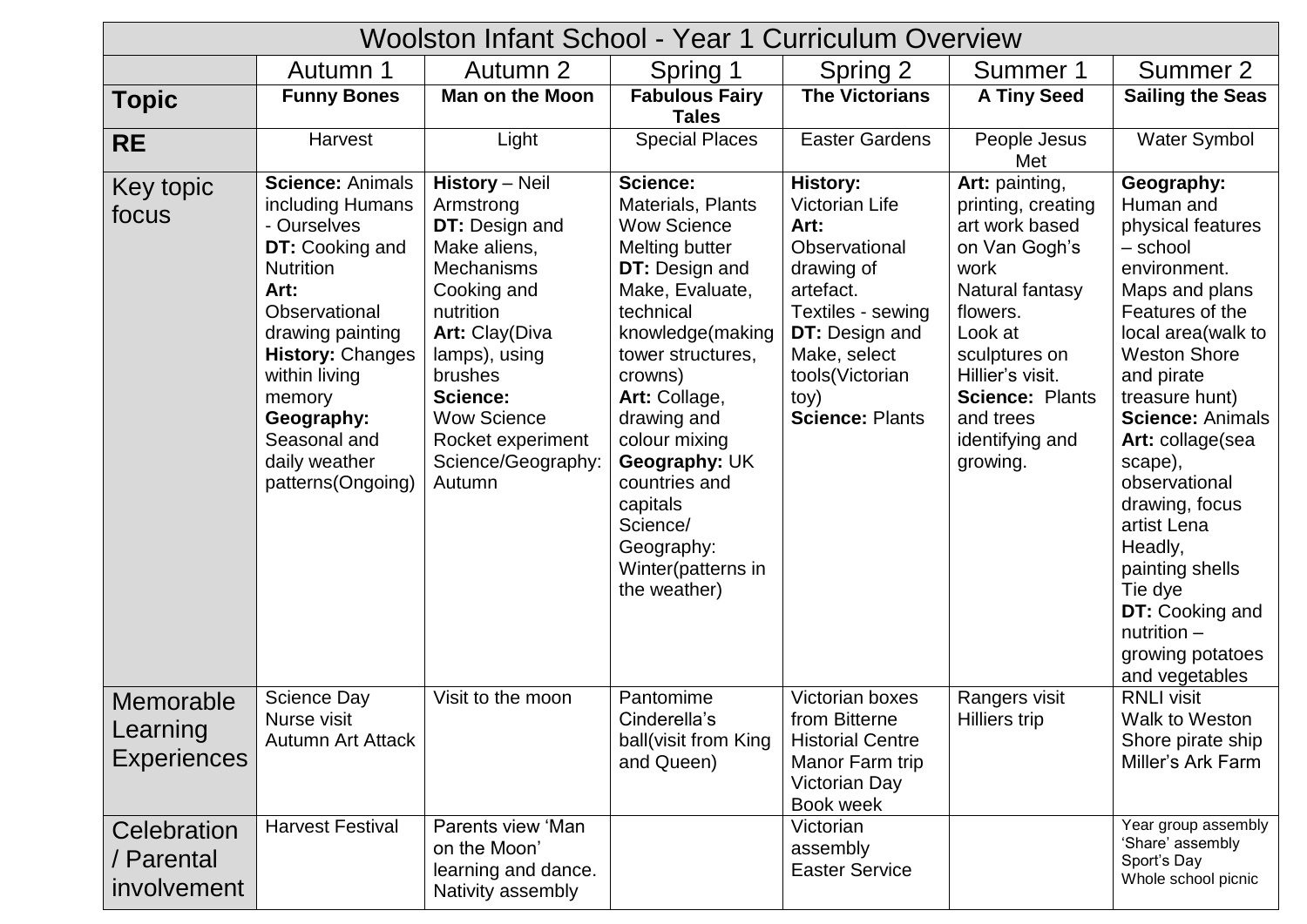| Year 1                                    | Autumn 1                                                                       | Autumn 2                                                                              | Spring 1                                                                                 | Spring 2                                                                                                                  | Summer 1                                                                                                                            | Summer 2                                                                                                         |
|-------------------------------------------|--------------------------------------------------------------------------------|---------------------------------------------------------------------------------------|------------------------------------------------------------------------------------------|---------------------------------------------------------------------------------------------------------------------------|-------------------------------------------------------------------------------------------------------------------------------------|------------------------------------------------------------------------------------------------------------------|
| <b>Topic</b>                              | <b>Funny Bones</b>                                                             | Man on the Moon                                                                       | <b>Fabulous Fairy</b><br><b>Tales</b>                                                    | <b>The Victorians</b>                                                                                                     | <b>A Tiny Seed</b>                                                                                                                  | <b>Sailing the Seas</b>                                                                                          |
| Oral story                                | 'Dark Dark Tale'                                                               | Space Poems<br><b>Harvest Poem</b>                                                    | 'The Magic<br>Porridge Pot'                                                              | 'Sing a Song of<br>Sixpence'                                                                                              | 'The Tiny Seed'                                                                                                                     | 'A Sailor went to<br>Sea, Sea, Sea.'                                                                             |
|                                           | Autumn 1                                                                       | Autumn 2                                                                              | Spring 1                                                                                 | Spring 2                                                                                                                  | Summer 1                                                                                                                            | Summer 2                                                                                                         |
| <b>Topic</b>                              | <b>Funny Bones</b>                                                             | <b>Man on the Moon</b>                                                                | <b>Fabulous Fairy</b><br><b>Tales</b>                                                    | <b>The Victorians</b>                                                                                                     | <b>A Tiny Seed</b>                                                                                                                  | <b>Sailing the Seas</b>                                                                                          |
| <b>Read Aloud</b><br>& book area<br>focus | <b>Funny Bones</b><br>stories<br>Janet and Allan<br>Ahlberg                    | Man on the Moon<br>stories<br><b>Neil Armstrong</b><br>chapter book                   | 'The Story Tree'<br><b>Traditional and</b><br><b>Fairy tales</b><br>100 best poems       | History Heroes -<br>Victoria<br>Non-fiction-<br><b>Victorians</b>                                                         | 'The Tiny Seed'<br>'Katie and the<br>Sunflowers'<br>'Camille and the<br>Sunflowers'<br>Authors: James<br>Mayhew,<br>Laurence Anholt | 'Skulduggery'<br>Claire Freedman                                                                                 |
| <b>Role Play</b>                          | Doctors surgery<br>with x-ray<br>machine                                       | <b>Space Station</b><br><b>Christmas Grotto</b>                                       | <b>Fairy Tale Castle</b>                                                                 | <b>Victorian House</b>                                                                                                    | <b>Garden Centre</b>                                                                                                                | <b>Pirate Ship</b>                                                                                               |
| Writing Area                              | Writing about self<br>Funnybones<br>stories<br>Harvest<br>sequencing           | Postcards, captions,<br>letters and labels<br>Christmas lists,<br>letters and labels. | Invitations,<br>character<br>descriptions,<br>setting<br>descriptions, story<br>writing. | Writing for a<br>particular<br>heading.<br>Handwriting and<br>copy writing of<br><b>Nursery Rhymes</b><br>and Victorians. | Care instructions<br>for plants.<br><b>Fantasy stories</b><br>about plant and<br>seed journeys.                                     | Letters to pirates<br><b>Fantasy stories</b><br>based on a visual<br>stimulus.                                   |
| <b>PE</b>                                 | Real PE: Personal<br>The Birthday Bike<br>Surprise and<br><b>Pirate Pranks</b> | Real PE: Social<br>Journey to the Blue<br><b>Planet and Monkey</b><br><b>Business</b> | Real PE: Cognitive<br>Tilly the Train's<br>Big Day<br>Thembi walks the<br>tight rope     | <b>Real PE: Creative</b><br>Clowning Around!  <br>Wendy's Water<br>Ski Challenge                                          | Real PE: Physical<br>John and Jasmin<br>learn to Juggle<br>Ringo to the<br>Rescue                                                   | Real PE:<br><b>Health and Fitness</b><br>Sammy Squirrel<br>and his rolling nuts<br>Caspar the very<br>clever cat |